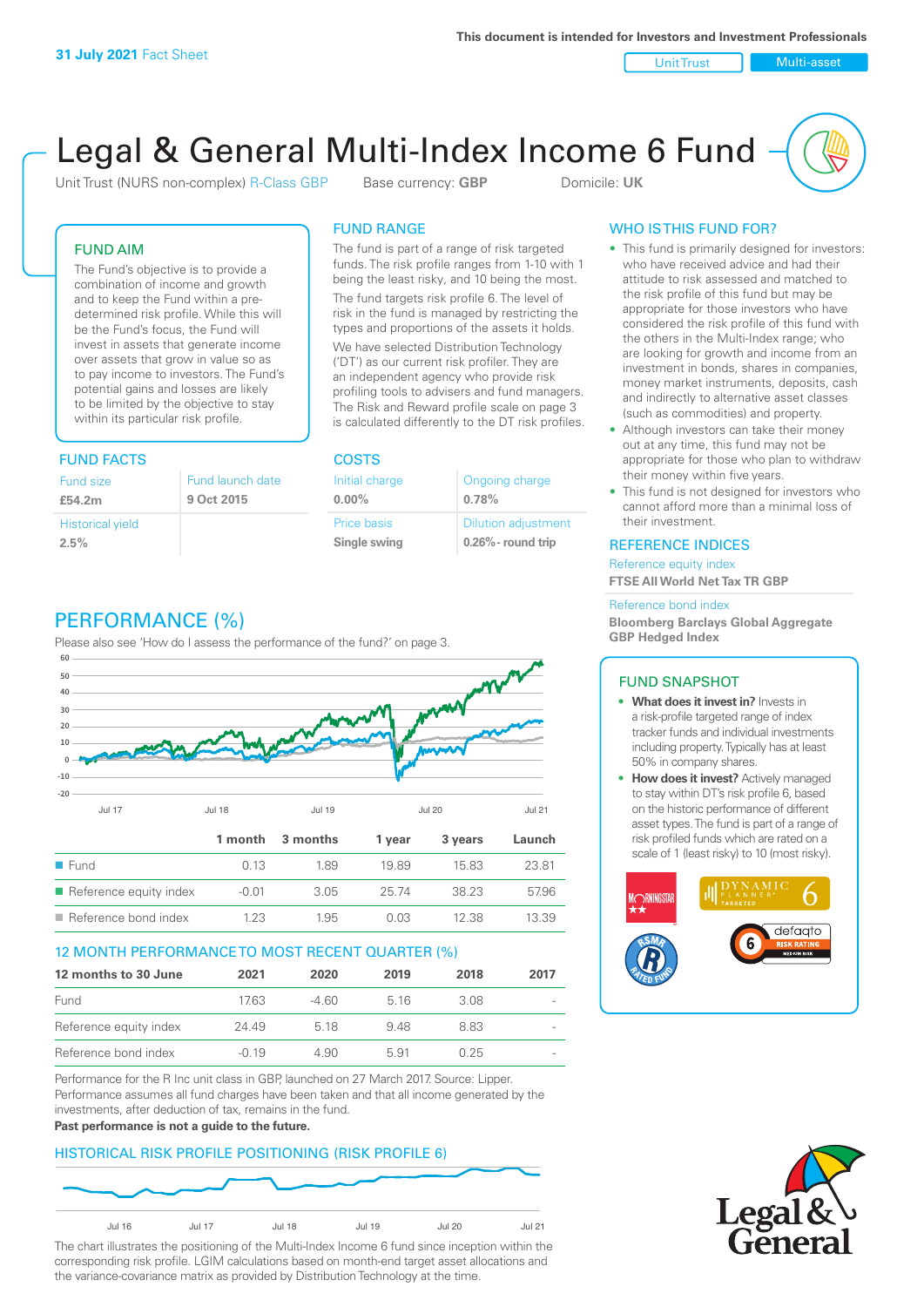## Legal & General Multi-Index Income 6 Fund

Unit Trust (NURS non-complex) R-Class GBP

## PORTFOLIO BREAKDOWN

All data source LGIM unless otherwise stated. Totals may not sum due to rounding.





#### FUND MANAGERS

The fund managers have responsibility for managing the multi-index fund range. They are part of the Multi-Asset Funds (MAF) team in LGIM. This team focuses on designing and managing multi-asset funds that are tailored to match the specific objectives of various client types. The team sits within a wider Asset Allocation team which combines both depth of experience with a broad range of expertise from different fields, including fund management, investment consulting and risk management roles.

# TOP 10 HOLDINGS (%)

| L&G Quality Equity Dividends ESG Exclusions UK ETF               | 20.0 |
|------------------------------------------------------------------|------|
| L&G Quality Equity Dividends ESG Exclusions Europe ex UK ETF     | 8.0  |
| L&G US Index Trust                                               | 7.5  |
| L&G Quality Equity Dividends ESG Exclusions Emerging Markets ETF | 7.5  |
| L&G Quality Equity Dividends ESG Exclusions Asia ex Japan ETF    | 7.0  |
| L&G UK Index Trust                                               | 7.0  |
| L&G Emerging Markets Government Bond (Local Currency) Index Fund | 6.5  |
| L&G Emerging Markets Government Bond (US\$) Index Fund           | 6.5  |
| L&G High Income Trust                                            | 5.0  |
| Global REITs Index Trust                                         | 4.0  |